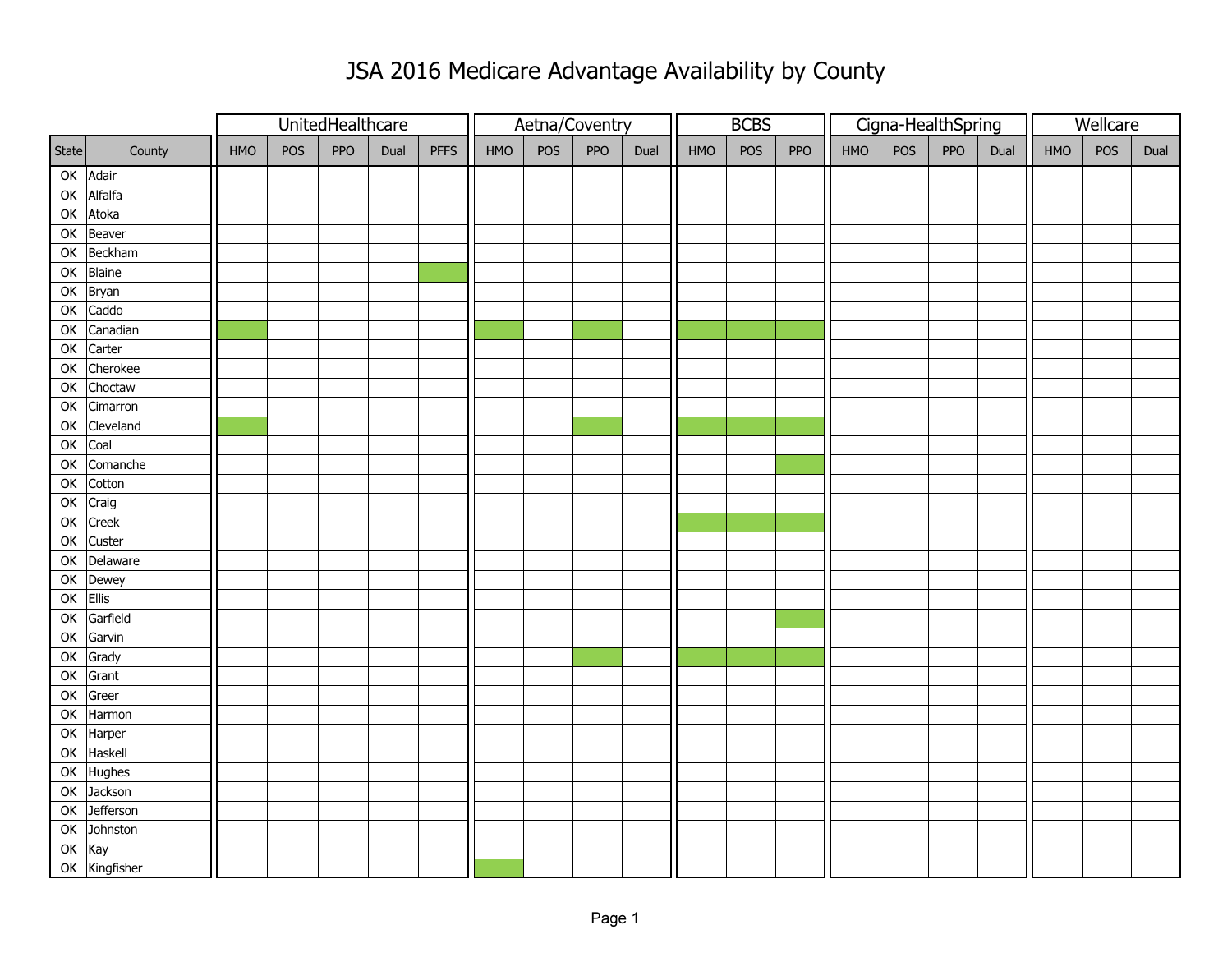## JSA 2016 Medicare Advantage Availability by County

|       |                |     |                                          | UnitedHealthcare |  |     | Aetna/Coventry |     |      |     |            | <b>BCBS</b> |     |     |     | Cigna-HealthSpring | Wellcare |     |      |  |
|-------|----------------|-----|------------------------------------------|------------------|--|-----|----------------|-----|------|-----|------------|-------------|-----|-----|-----|--------------------|----------|-----|------|--|
| State | County         | HMO | POS<br><b>PPO</b><br><b>PFFS</b><br>Dual |                  |  | HMO | POS            | PPO | Dual | HMO | <b>POS</b> | PPO         | HMO | POS | PPO | Dual               | HMO      | POS | Dual |  |
|       | OK Kiowa       |     |                                          |                  |  |     |                |     |      |     |            |             |     |     |     |                    |          |     |      |  |
| OK    | Latimer        |     |                                          |                  |  |     |                |     |      |     |            |             |     |     |     |                    |          |     |      |  |
| OK    | Leflore        |     |                                          |                  |  |     |                |     |      |     |            |             |     |     |     |                    |          |     |      |  |
| OK    | Lincoln        |     |                                          |                  |  |     |                |     |      |     |            |             |     |     |     |                    |          |     |      |  |
| OK    | Logan          |     |                                          |                  |  |     |                |     |      |     |            |             |     |     |     |                    |          |     |      |  |
| OK    | Love           |     |                                          |                  |  |     |                |     |      |     |            |             |     |     |     |                    |          |     |      |  |
| OK    | Major          |     |                                          |                  |  |     |                |     |      |     |            |             |     |     |     |                    |          |     |      |  |
| OK    | Marshall       |     |                                          |                  |  |     |                |     |      |     |            |             |     |     |     |                    |          |     |      |  |
| OK    | Mayes          |     |                                          |                  |  |     |                |     |      |     |            |             |     |     |     |                    |          |     |      |  |
| OK    | Mcclain        |     |                                          |                  |  |     |                |     |      |     |            |             |     |     |     |                    |          |     |      |  |
| OK    | Mccurtain      |     |                                          |                  |  |     |                |     |      |     |            |             |     |     |     |                    |          |     |      |  |
| OK    | Mcintosh       |     |                                          |                  |  |     |                |     |      |     |            |             |     |     |     |                    |          |     |      |  |
| OK    | Murray         |     |                                          |                  |  |     |                |     |      |     |            |             |     |     |     |                    |          |     |      |  |
| OK    | Muskogee       |     |                                          |                  |  |     |                |     |      |     |            |             |     |     |     |                    |          |     |      |  |
| OK    | Noble          |     |                                          |                  |  |     |                |     |      |     |            |             |     |     |     |                    |          |     |      |  |
| OK    | Nowata         |     |                                          |                  |  |     |                |     |      |     |            |             |     |     |     |                    |          |     |      |  |
| OK    | Okfuskee       |     |                                          |                  |  |     |                |     |      |     |            |             |     |     |     |                    |          |     |      |  |
| OK    | Oklahoma       |     |                                          |                  |  |     |                |     |      |     |            |             |     |     |     |                    |          |     |      |  |
| OK    | Okmulgee       |     |                                          |                  |  |     |                |     |      |     |            |             |     |     |     |                    |          |     |      |  |
|       | OK Osage       |     |                                          |                  |  |     |                |     |      |     |            |             |     |     |     |                    |          |     |      |  |
| OK    | Ottawa         |     |                                          |                  |  |     |                |     |      |     |            |             |     |     |     |                    |          |     |      |  |
| OK    | Pawnee         |     |                                          |                  |  |     |                |     |      |     |            |             |     |     |     |                    |          |     |      |  |
| OK    | Payne          |     |                                          |                  |  |     |                |     |      |     |            |             |     |     |     |                    |          |     |      |  |
|       | OK Pittsburg   |     |                                          |                  |  |     |                |     |      |     |            |             |     |     |     |                    |          |     |      |  |
| OK    | Pontotoc       |     |                                          |                  |  |     |                |     |      |     |            |             |     |     |     |                    |          |     |      |  |
| OK    | Pottawatomie   |     |                                          |                  |  |     |                |     |      |     |            |             |     |     |     |                    |          |     |      |  |
|       | OK Pushmataha  |     |                                          |                  |  |     |                |     |      |     |            |             |     |     |     |                    |          |     |      |  |
|       | OK Roger Mills |     |                                          |                  |  |     |                |     |      |     |            |             |     |     |     |                    |          |     |      |  |
|       | OK Rogers      |     |                                          |                  |  |     |                |     |      |     |            |             |     |     |     |                    |          |     |      |  |
| OK    | Seminole       |     |                                          |                  |  |     |                |     |      |     |            |             |     |     |     |                    |          |     |      |  |
| OK    | Sequoyah       |     |                                          |                  |  |     |                |     |      |     |            |             |     |     |     |                    |          |     |      |  |
| OK    | Stephens       |     |                                          |                  |  |     |                |     |      |     |            |             |     |     |     |                    |          |     |      |  |
| OK    | Texas          |     |                                          |                  |  |     |                |     |      |     |            |             |     |     |     |                    |          |     |      |  |
| OK    | Tillman        |     |                                          |                  |  |     |                |     |      |     |            |             |     |     |     |                    |          |     |      |  |
| OK    | Tulsa          |     |                                          |                  |  |     |                |     |      |     |            |             |     |     |     |                    |          |     |      |  |
|       | OK Wagoner     |     |                                          |                  |  |     |                |     |      |     |            |             |     |     |     |                    |          |     |      |  |
|       | OK Washington  |     |                                          |                  |  |     |                |     |      |     |            |             |     |     |     |                    |          |     |      |  |